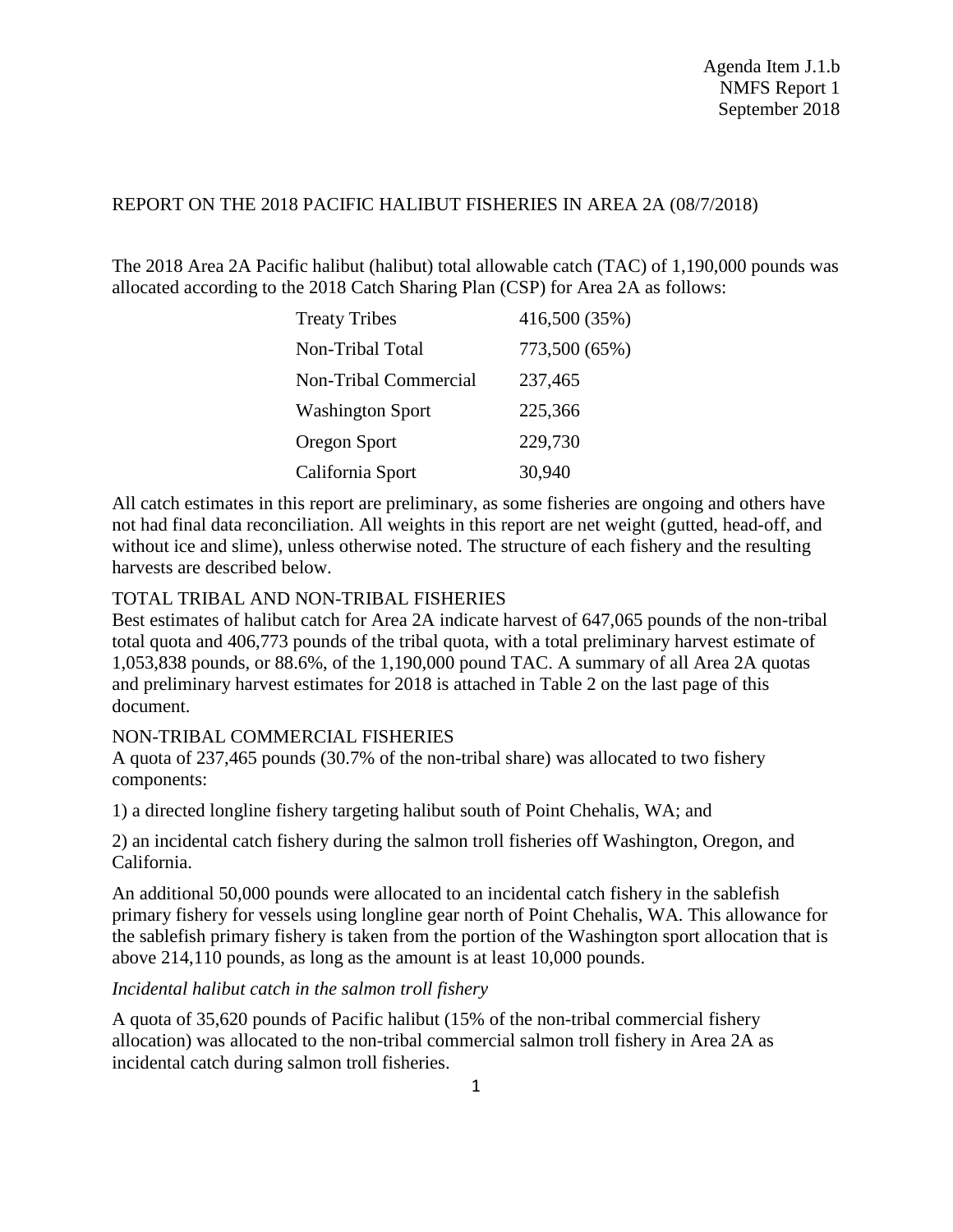- Halibut retention was permitted in the salmon troll fisheries beginning May 1, with the following ratio: one halibut (minimum 32 inches) per two Chinook salmon landed by a salmon troller, except that one halibut could be landed without meeting the ratio requirement, and no more than 25 halibut could be landed per trip.
- The fishery remained open with the same landing ratio until closure on July 14. On July 26, the fishery reopened with revised landing limits. The ratio changed to one Pacific halibut per three Chinook salmon, except one Pacific halibut may be possessed or landed without meeting the ratio requirement, and no more than 10 halibut may be possessed or landed per trip.
- Through July 31, the fishery is estimated to have taken 32,251 pounds.

Fishing with salmon troll gear is prohibited within the Salmon Troll Yelloweye Rockfish Conservation Area (YRCA) off the northern Washington coast. Additionally, the "C-shaped" North Coast Recreational YRCA off Washington is designated as an area to be avoided (a voluntary closure) by salmon trollers.

#### *Directed fishery targeting halibut*

A quota of 201,845 pounds (85% of the non-tribal commercial fishery allocation) was allocated to the directed longline fishery targeting halibut in southern Washington, Oregon, and California. The fishery was confined to the area south of Subarea 2A-1 (south of Point Chehalis, WA; 46°53.30' N. lat.). In addition, there are closed areas along the coast defined by depth contours. Between the U.S./Canada border and 40°10' N. lat. the western boundary is defined by a line approximating the 100 fm depth contour. The eastern boundary is defined as follows: Between the U.S./Canada border and 46°16' N. lat., the boundary is the shoreline. Between 46°16' N. lat. and 40°10' N. lat. the boundary is the 30 fm depth contour. One-day fishing periods of 10 hours in duration were scheduled every other week by the IPHC starting June 27, 2018. In 2018, the fishery was open for 3 fishing periods on June 27, July 11, and July 25. A 32 inch minimum size limit with the head on was in effect for all openings. Vessel landing limits per fishing period based on vessel length were imposed by IPHC during all openings as shown in Table 1. Vessels choosing to operate in this fishery could not land halibut as incidental catch in the salmon troll fishery, nor operate in the recreational fishery.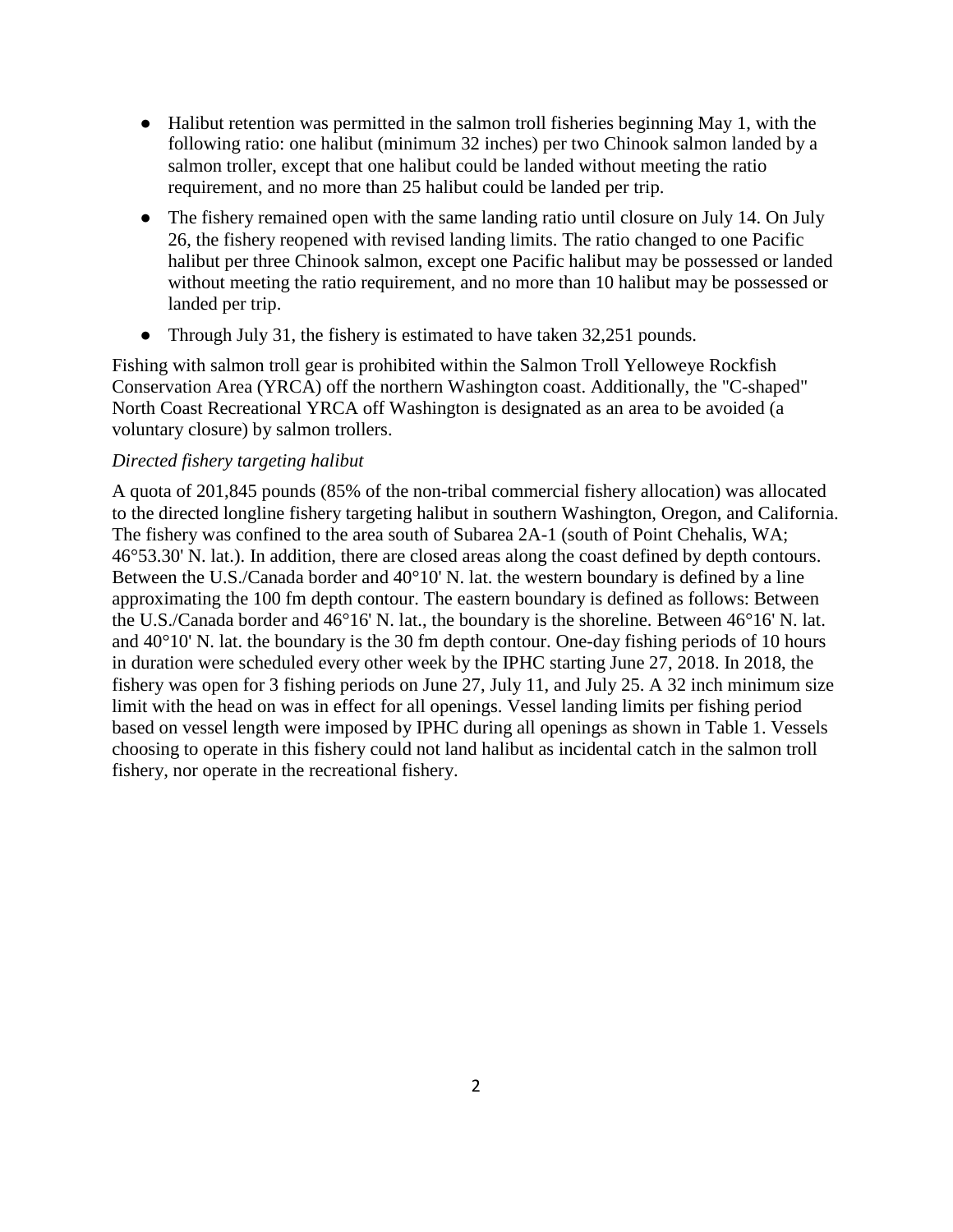| Vessel Class/Size (ft) |                           | June 27 and July 11 | July 25 |  |  |
|------------------------|---------------------------|---------------------|---------|--|--|
| $0 - 25$               | A                         | 860                 | 380     |  |  |
| $26 - 30$              | B                         | 1,075               | 475     |  |  |
| $31 - 35$              | $\mathcal{C}$             | 1,715               | 760     |  |  |
| $36-40$                | D                         | 4,735               | 2,100   |  |  |
| $41 - 45$              | E                         | 5,090               | 2,260   |  |  |
| $46 - 50$              | F                         | 6,095               | 2,710   |  |  |
| 51-55                  | G                         | 6,800               | 3,025   |  |  |
| $56+$                  | $\boldsymbol{\mathrm{h}}$ | 10,225              | 4,545   |  |  |

*Table 1. 2018 fishing period limits (dressed weight, head-on with ice and slime, in pounds per vessel) by vessel size.* 

• The June 28, July 12 and 25 directed commercial open periods resulted in a catch of approximately 217,825 pounds. IPHC announced closure of the directed fishery on July 31, 2018. Final catch amounts will be available in 2019.

*Incidental halibut catch in the sablefish primary longline fishery north of Point Chehalis, WA*

A quota of 50,000 pounds was allocated to the primary sablefish fishery in Area 2A as incidental catch north of Point Chehalis, WA. This incidental fishery is only available to vessels with a groundfish limited entry permit endorsed for longline gear with a sablefish tier limit and with an IPHC license. Beginning April 1 the incidental landing limit was 140 pounds (dressed weight) of halibut per 1,000 pounds (dressed weight) of sablefish and up to 2 additional halibut in excess of the landing limit ratio. Effective April 23, the landing limit was changed to 160 pounds (64 kg) dressed weight of halibut for every 1,000 pounds (454 kg) dressed weight of sablefish landed and up to 2 additional halibut in excess of the 160 pounds per 1,000 pounds ratio per landing.

The fishery was confined to an area seaward of a boundary line approximating the 100-fm depth contour. Fishing was also prohibited in the North Coast Commercial YRCA, an area off the northern Washington coast. In addition, the "C-shaped" North Coast Recreational YRCA off Washington is designated as an area to be avoided (a voluntary closure) by commercial longline sablefish fishermen.

• Through July 30, this fishery is projected to have landed 13,675 pounds.

### SPORT FISHERIES (NON-TRIBAL)

486,036 pounds were allocated between sport fisheries in Washington (35.6% of non-tribal share, minus 50,000 pounds allocated to the incidental catch in the sablefish primary fishery), Oregon (29.7% of the non-tribal share), and California (4.0% of the non-tribal share). The allocations were further subdivided as quotas among six geographic subareas as described below. Unless otherwise noted the daily bag limit in all subareas was one halibut of any size, per person, per day.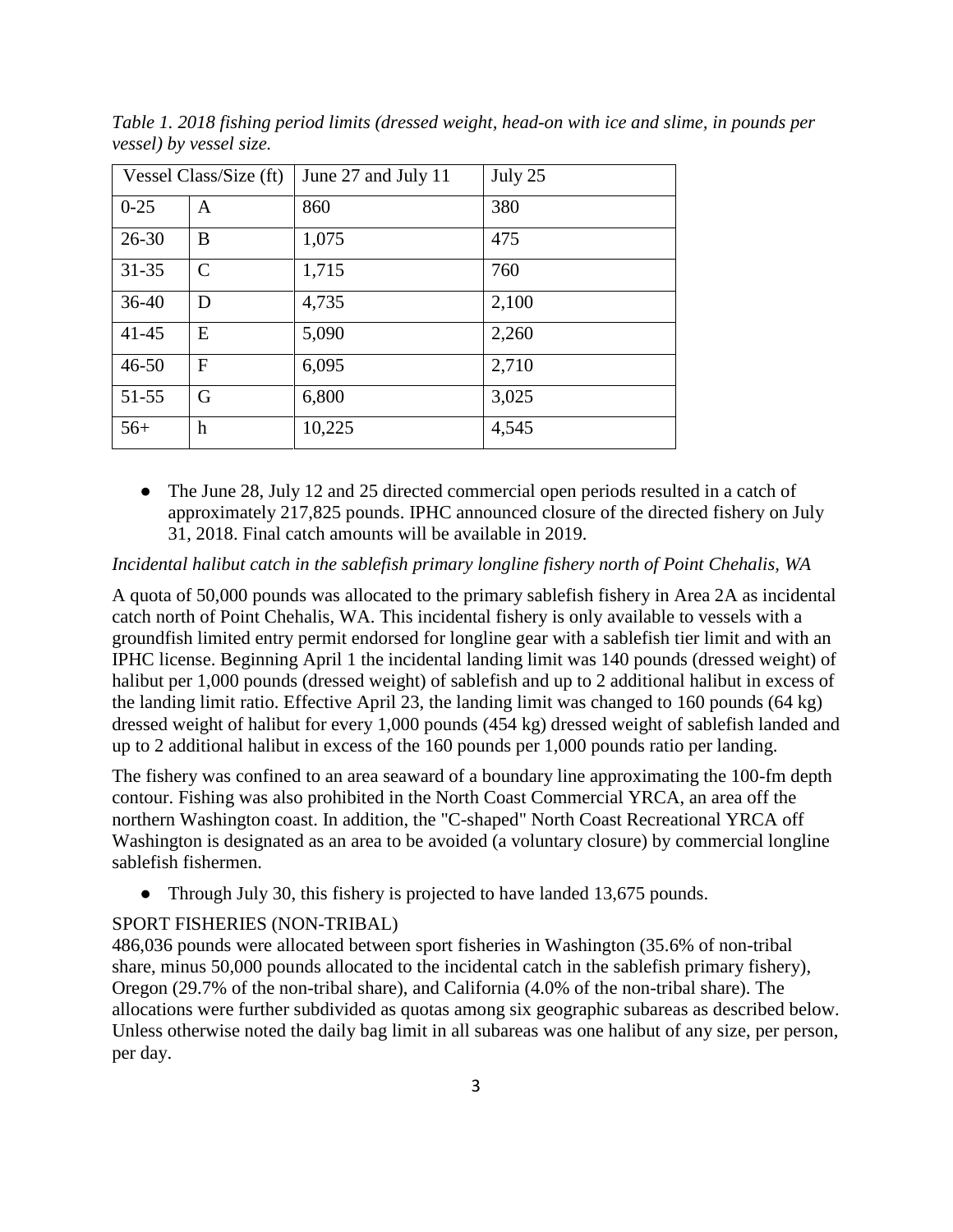#### *Washington Inside Waters Subarea (Puget Sound and Strait of Juan de Fuca)*

This area was allocated 60,995 pounds (23.5% of the first 130,845 pounds allocated to the Washington sport fishery, and 32% of the Washington sport allocation between 130,845 and 224,110 pounds). The fishing season in Puget Sound was open May 11, 13, 25, 27, and June 7, 9, 16, 21, 23, and 30. The fishery closed without enough quota to reopen after June 30.

• The estimated total catch in this area is 42,093 pounds, which is 18,902 pounds under the quota.

#### *Northern Washington Coastal Waters Subarea (landings in Neah Bay and La Push)*

The coastal area off Cape Flattery to Queets River was allocated 111,632 pounds (62.2% of the first 130,845 pounds allocated to the Washington sport fishery, and 32% of the Washington sport allocation between 130,945 and 224,110 pounds). The fishery was open for 10 days (May 11, 13, 25, 27, and June 7, 9, 16, 21, 23, and 30. The "C-shaped" North Coast Recreational YRCA, southwest of Cape Flattery, was closed to sport halibut fishing.

• The estimated total catch for this area is 110,929 pounds, which is 703 pounds under the quota.

#### *Washington South Coast Subarea (landings in Westport)*

The area from the Queets River to Leadbetter Point was allocated 46,341 pounds (12.3% of the first 130,845 pounds allocated to the Washington sport fishery and 32% of the Washington sport allocation between 130,845 and 224,110 pounds). This subarea operates with an all-depth fishery and a nearshore fishery. The nearshore fishery occurred in waters between the Queets River and  $47^{\circ}25.00'$  N. lat. south to  $46^{\circ}58.00'$  N. lat., and east of  $124^{\circ}30.00'$  W. long. The south coast subarea quota was allocated as follows: 2,000 pounds to the nearshore fishery and the remaining 44,341 pounds to the primary fishery. The all-depth fishery was open five days on May 11, 13, 25, 27, and June 21. The nearshore fishery was open June 2-6.

- The all-depth fishery estimated catch is 54,149 pounds which is 9,808 pounds over the quota.
- The nearshore fishery estimated catch is 614 pounds.

## *Columbia River Subarea (Leadbetter Point to Cape Falcon)*

This sport fishery subarea was allocated 11,682 pounds, consisting of 2.0% of the first 130,845 pounds allocated to the Washington sport fishery, and 4.0% of the Washington sport allocation between 130,845 and 224,110 pounds, and 2.3% of the Oregon sport allocation. The fishery operates with an all-depth and nearshore fishery. The nearshore fishery is allocated 500 pounds to accommodate incidental halibut retention during groundfish fishing when the all depth halibut fishery in this area is closed.

• The all-depth fishery was open May 3, 4, 6, 10, and 11. It reopened on June 21 for one day. The nearshore fishery opened May 7 Monday –Wednesday, and opened seven days per week effective May 24.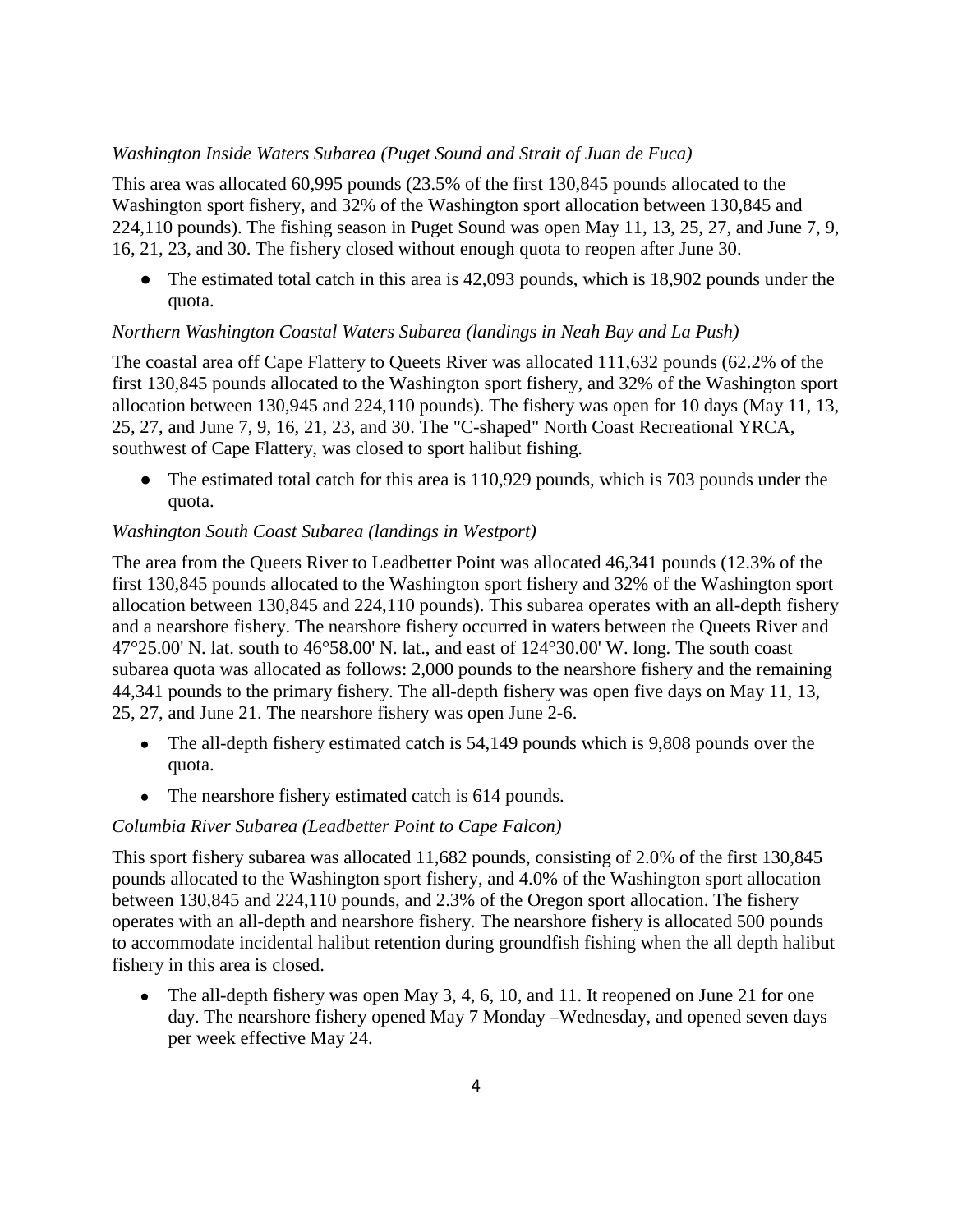- 717 pounds were transferred from the all-depth fishery when it closed May 11. There was enough quota to open all Washington fisheries, including the Columbia River all-depth, for an additional day on June 21. The nearshore fishery closed June 20, with remaining quota used on the June 21 opener.
- The all-depth fishery estimated catch is 15,661 pounds which is 4,479 pounds over the subarea quota.

## *Oregon Central Coast Subarea (Cape Falcon to Humbug Mountain)*

This sport fishery subarea was allocated 229,730 pounds (93.79% of the Oregon sport allocation).

Three seasons occurred in this subarea:

- 1. a restricted depth nearshore (inside 40-fathom) fishery, opened June 1, seven days a week;
- 2. a fixed Spring season in all depths that was open on May 10-12, 24-26, June 7-9, 21-23, and July 6-7;
- 3. a Summer season in all depths is scheduled to be open August 3-4, and may be opened August 17-18, August 31- September 1, September 14-5, and September 28-29, October 12-13, and October 26-27 until no quota remains.

Harvest in this subarea in these seasons is summarized in the bullets below.

- The inside 40-fathom fishery has an estimated catch of  $16,225$  pounds, as of August 1, which is 9,631 pounds under the quota of 25,856. This fishery is ongoing and catch is still accruing.
- The Spring all-depth fishery resulted in an estimated catch of 127,774 pounds, which is 7,968 pounds under the spring allocation.
- Quota left from the Spring all-depth fishery (7,968 pounds) was transferred to the Summer all-depth fishery.

# *Southern Oregon (Humbug Mountain to the OR/CA Border)*

This sport fishery was allocated 8,982 pounds (3.9% of the Oregon sport fishery allocation minus the Oregon contribution to the Columbia River subarea). This area has a pre-set season of 7 days per week from May 1 to October 31. As the fishery is ongoing, catch is still accruing.

• This fishery resulted in an estimated catch of 1,860 pounds, as of August 1, which is 7,122 pounds under the quota. This fishery is ongoing and catch is still accruing.

# *California (Off the California Coast)*

This sport fishery was allocated 30,940 pounds (4.0% of the non-tribal share). The fishery was open May 1- June 15, and July 1-15, and is scheduled to be open from August 1-15 and September 1-October 31, or until no quota remains.

• This fishery resulted in an estimated catch of 13,836 pounds, as of July 18. This fishery is ongoing and catch is still accruing.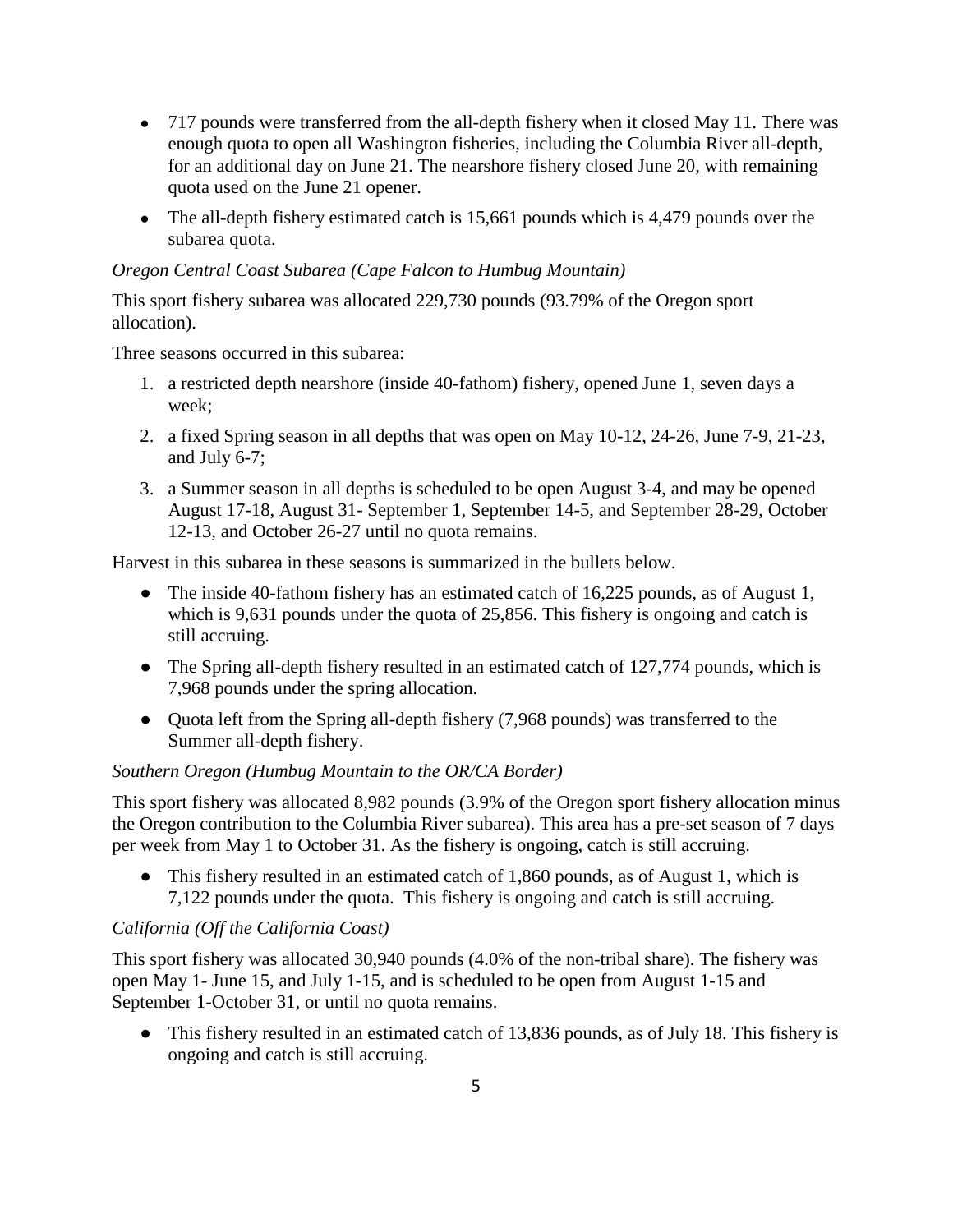## TRIBAL FISHERIES

416,500 pounds (35% of the Area 2A TAC) was allocated to tribal fisheries. The tribes estimated that 27,000 pounds would be used for ceremonial and subsistence (C&S) fisheries and the remaining 389,500 pounds were allocated to the commercial fishery.

- The unrestricted fishery was open 36 hours for each tribe between March 24 and April 28. The unrestricted fishery landed 153,753 pounds.
- The restricted fishery was open 37 hours for each tribe between March 24 and April 28, with a 500 pound/vessel/day limit. The restricted fishery landed 38,050 pounds.
- The late fishery was open for 30 hours May 4 through 23, without limits. This fishery landed 214,970 pounds. The total landings for all tribal fisheries is 406,773 pounds, which is 17,273 pounds over the tribal commercial allocation. The C&S fishery will continue through December 31 and tribal estimates of catch will be reported by the tribes in January 2019.